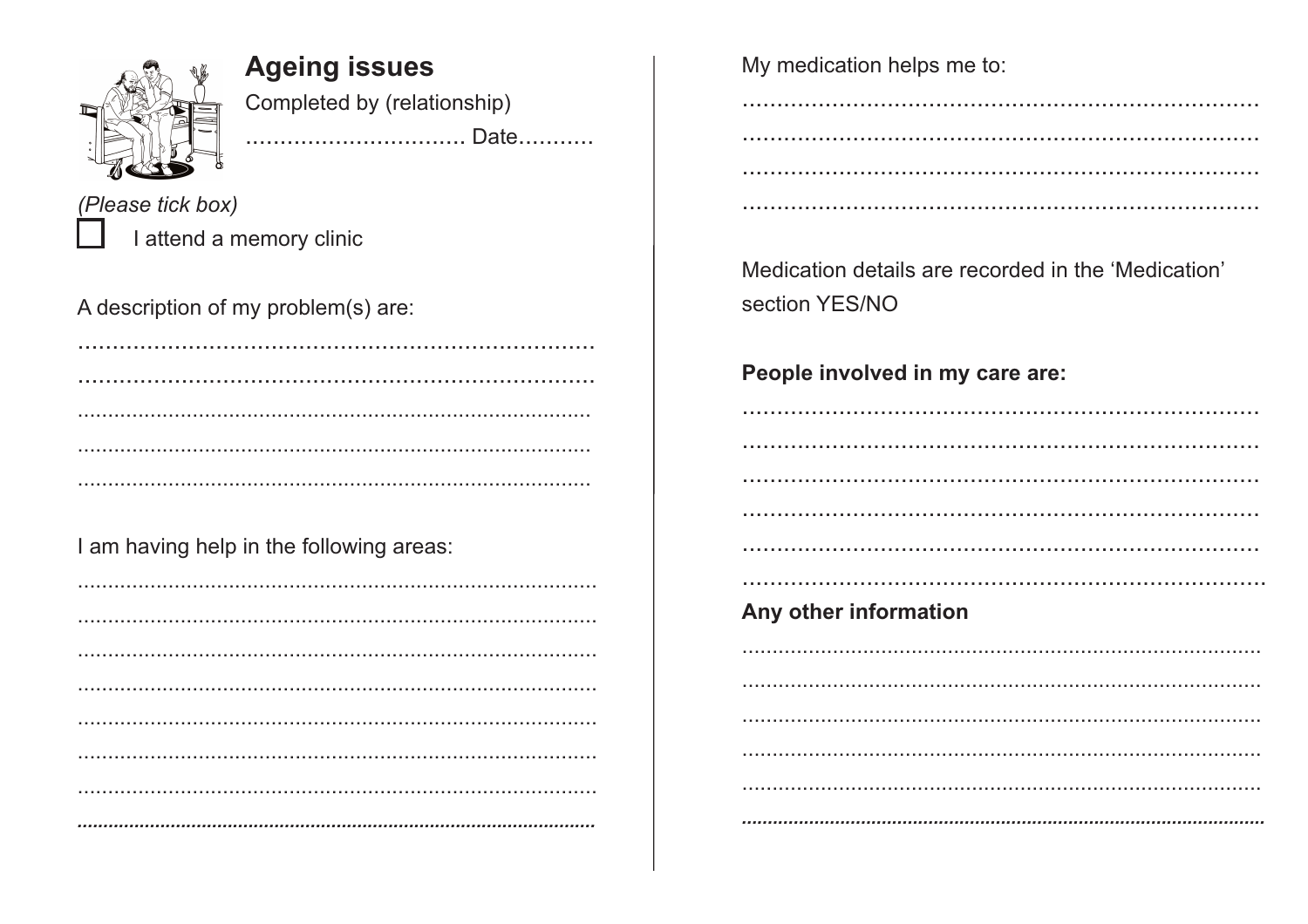

### **Specialist care (End of life care)**

................................. Date...........

Completed by (relationship)

(Please tick box) I am able to make a plan for my specialist care. My health now

(Think about whilst you have been ill what has been happening to you)?

### What I want for my future care?

(Think about what's important for you)?

How I want to be looked after (think about help with feelings, pain, feeling sick, types of treatment)

### Where I want to live

(Think about what's important for you? Staying where you are, being in a hospice, hospital, or being with family)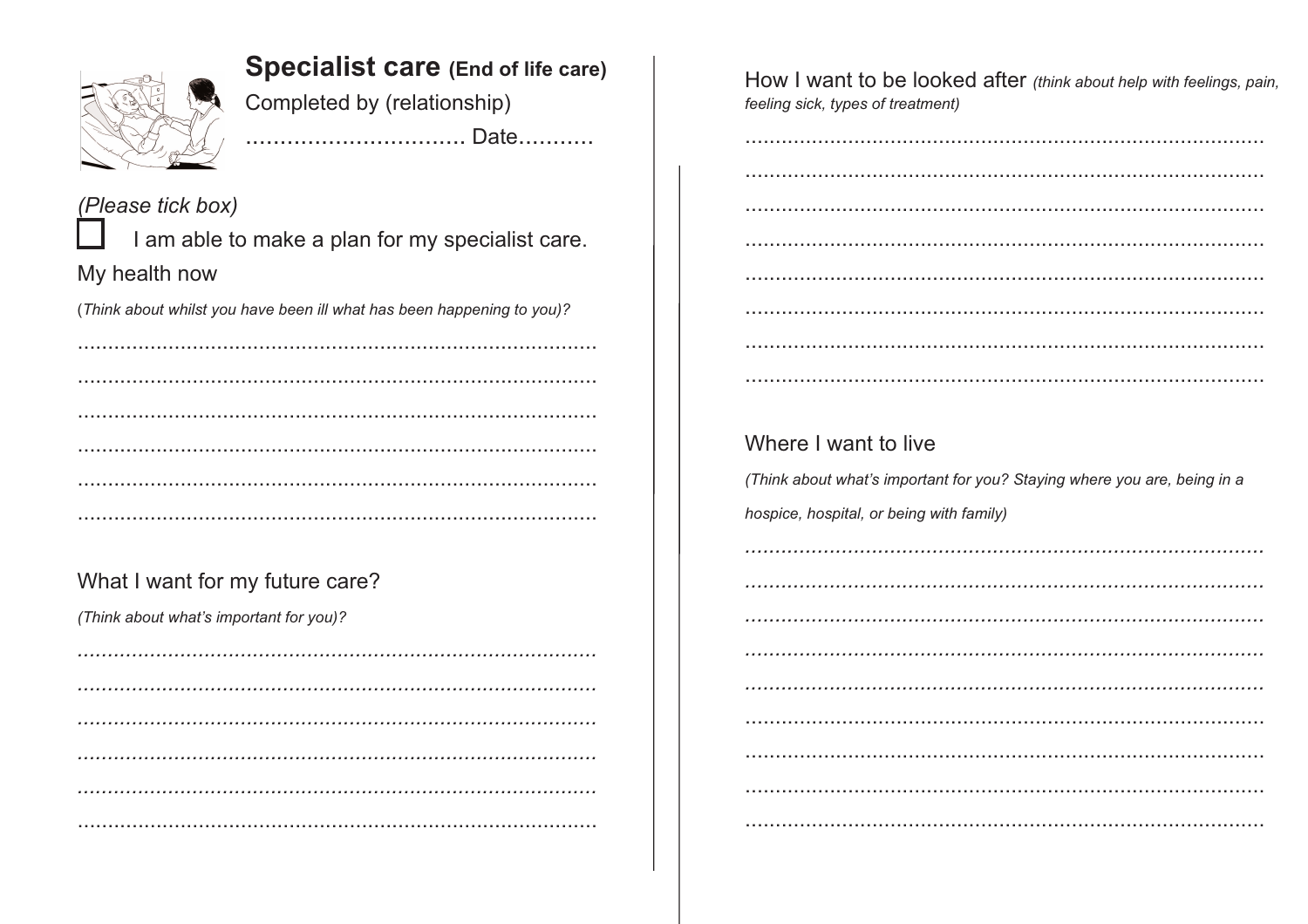

# **My final wishes**

(End of life care) Completed by (relationship)

### My plan needs to include:

- where I want to be when I die.  $\bullet$
- who I want with me.  $\bullet$
- how I want to be supported.  $\bullet$
- what I want to happen at my funeral.  $\bullet$

| Continued |  |
|-----------|--|
|           |  |
|           |  |
|           |  |
|           |  |
|           |  |
|           |  |
|           |  |
|           |  |
|           |  |
|           |  |
|           |  |
|           |  |
|           |  |
|           |  |
|           |  |
|           |  |
|           |  |
|           |  |
|           |  |
|           |  |
|           |  |
|           |  |
|           |  |